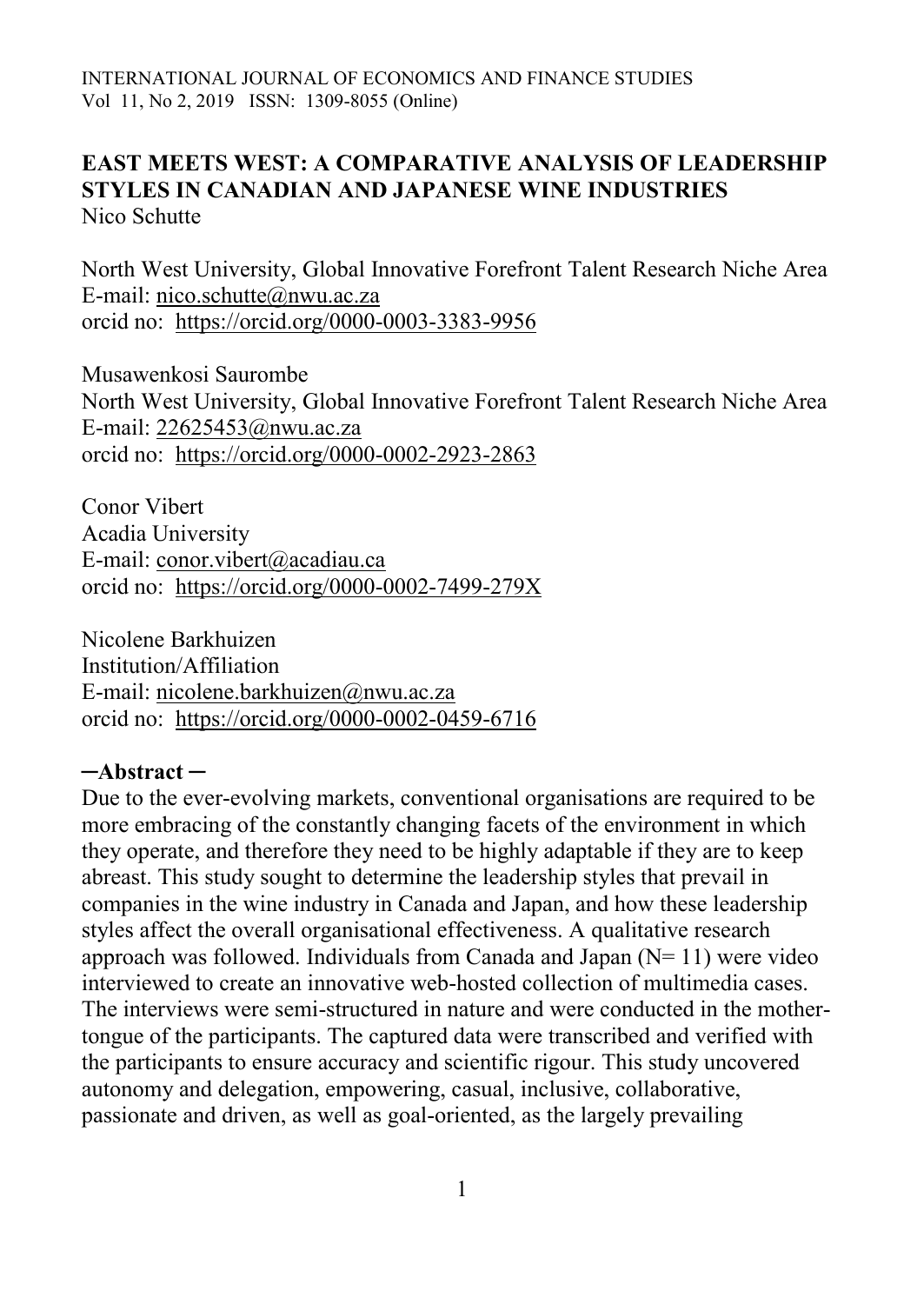leadership approaches that ensure organisational soundness in Canada and Japan. Other sub-themes that emerged to lesser extents were also noted in this paper.

**Keywords:** Leadership, employee satisfaction, organisational effectiveness, wine industry

**JEL classification:** M1-Business Administration; M16-International Business Administration**.**

# **1. INTRODUCTION**

There is an array of leadership styles that can be adopted in business, some of which are of greater positive effect than others, contingent on the appropriateness of their application per situation and particular point in time (Chestnut, 2017). In order to strategically and effectively achieve the objectives of a business, it is crucial that an organisation has in place one of the most important tools towards the accomplishment of these goals, that being sound leadership (LaMarco, 2018). Good leadership has the ability to strengthen workforce productivity and maximise business outcomes, while poor leadership will often result in the compromise of anticipated business prosperity and jeopardise the accomplishment of critical business outcomes (Silverthorne, 2017).

This study investigated the different leadership styles that mostly prevail among businesses of different sizes and sectors within the wine industries of Canada and Japan. While some cases showed great similarity in leadership perspective between the two countries, some of the findings were also very unique and riveting, which made the contribution of this study even more significant. In the sections that follow, the researchers discuss the leadership styles that they had expected to prevail according to the literature, the research design employed in this study, the findings of this study in accordance with what the researchers expected, and the unique leadership sub-themes that emerged outside the researchers' expectations.

## **2. LITERATURE REVIEW**

### **2.1 Brief background of Canadian and Japanese leadership styles**

The wine industry is an important economic contributor in both Canada and Japan. In both countries, wine producers and retailers are important sources of employment and in many cases export revenues. They are increasingly important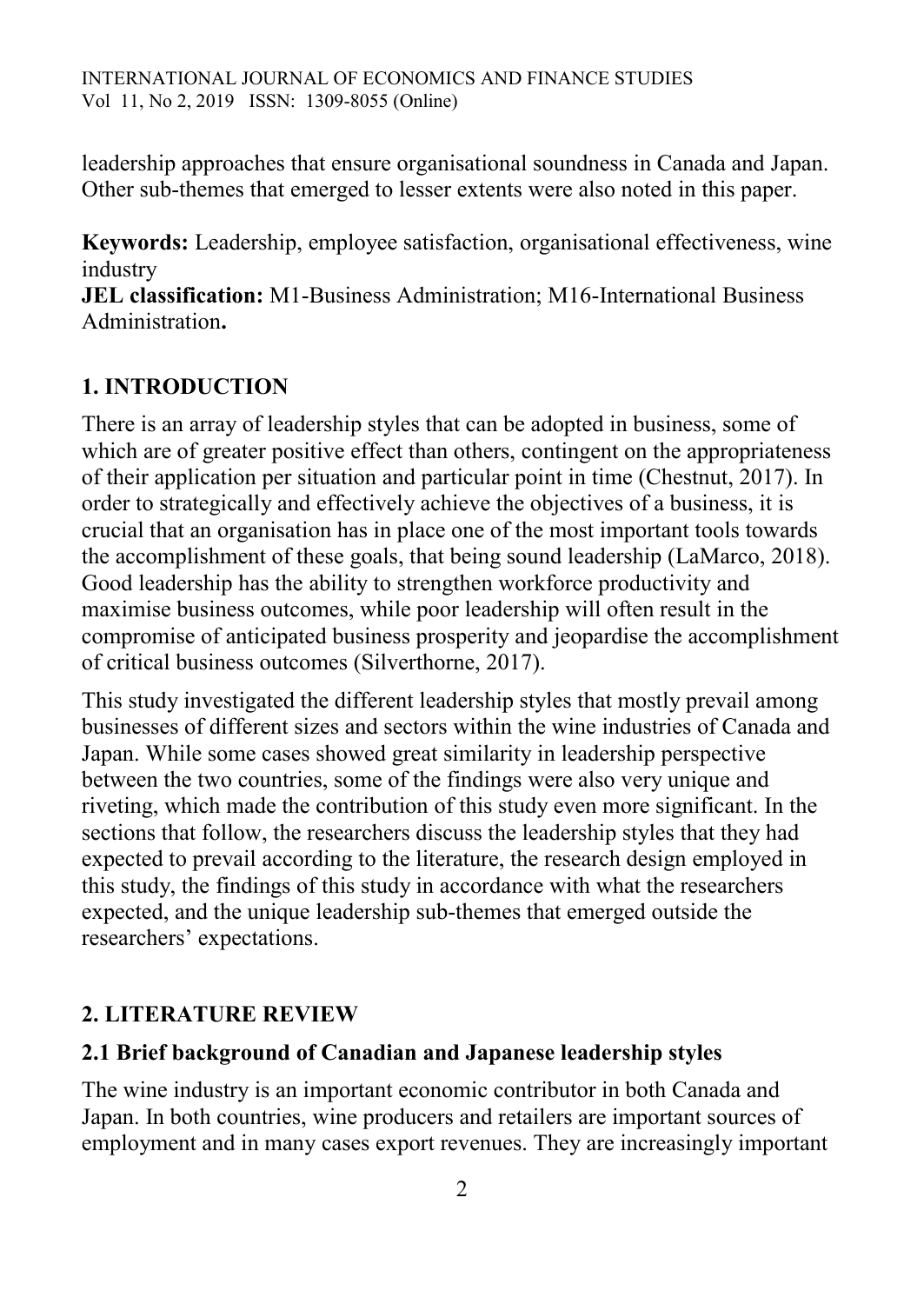for attracting tourists and serve as mainstays in the efforts of many regions to have citizens 'buy local'. As a result, companies operating in wine industries garner a great deal of attention. Much of this attention is from government and the media seeking to ensure that these companies succeed. Well understood is that at the heart of these companies are owners or key decision-making executives. Learning about how these individuals lead or can become better leaders is a topic worthy of consideration. A starting point is to consider some of the different ways we understand leadership.

From the literature, Canadian leaders are considered to be less autocratic and friendlier towards their team members, while still being expected to take critical strategic decision when called for (Seth, 2016). This implies that instead of dictating the way in which things should progress within the business, Canadian managers are rather embracing of the viewpoints of their subordinates and allow them to approach them concerning their roles and responsibilities within the business. The Canadian manager may not always be the most competent in his own capacity, but what is mostly required of them is the ability to effectively coordinate a team towards the accomplishment of organisational objectives (Warburton, 2017).

The pervasive Japanese leadership style is recorded to be driven by innovation, collaboration among team members and collaboration between different management levels and their subordinates, not only focused on problem-solving, but also on profoundly understanding problems encountered, in order to derive unparalleled and enduring solutions (Cultural Candor, 2017). The Japanese leadership style is emulated by several first-world countries, as it is considered to be superior. The Japanese leadership style embraces inclusion of every individual involved in any process towards objective accomplishment. Executive business officials mostly delegate work and allow autonomous operation, then towards the final stages, coordinate all efforts made by team members throughout the process (Lewis, 2016).

## **2.2. Leadership types**

**Autonomous/laissez-faire leadership:** In the last two decades or so, more and more organisations have been embracing the concept of responsibility devolution to more than just those incumbent in managerial positions, which has apparently resulted in higher levels of organisational performance (Brauckmann & Schwarz, 2014). While autonomous approaches to leadership may not always be the most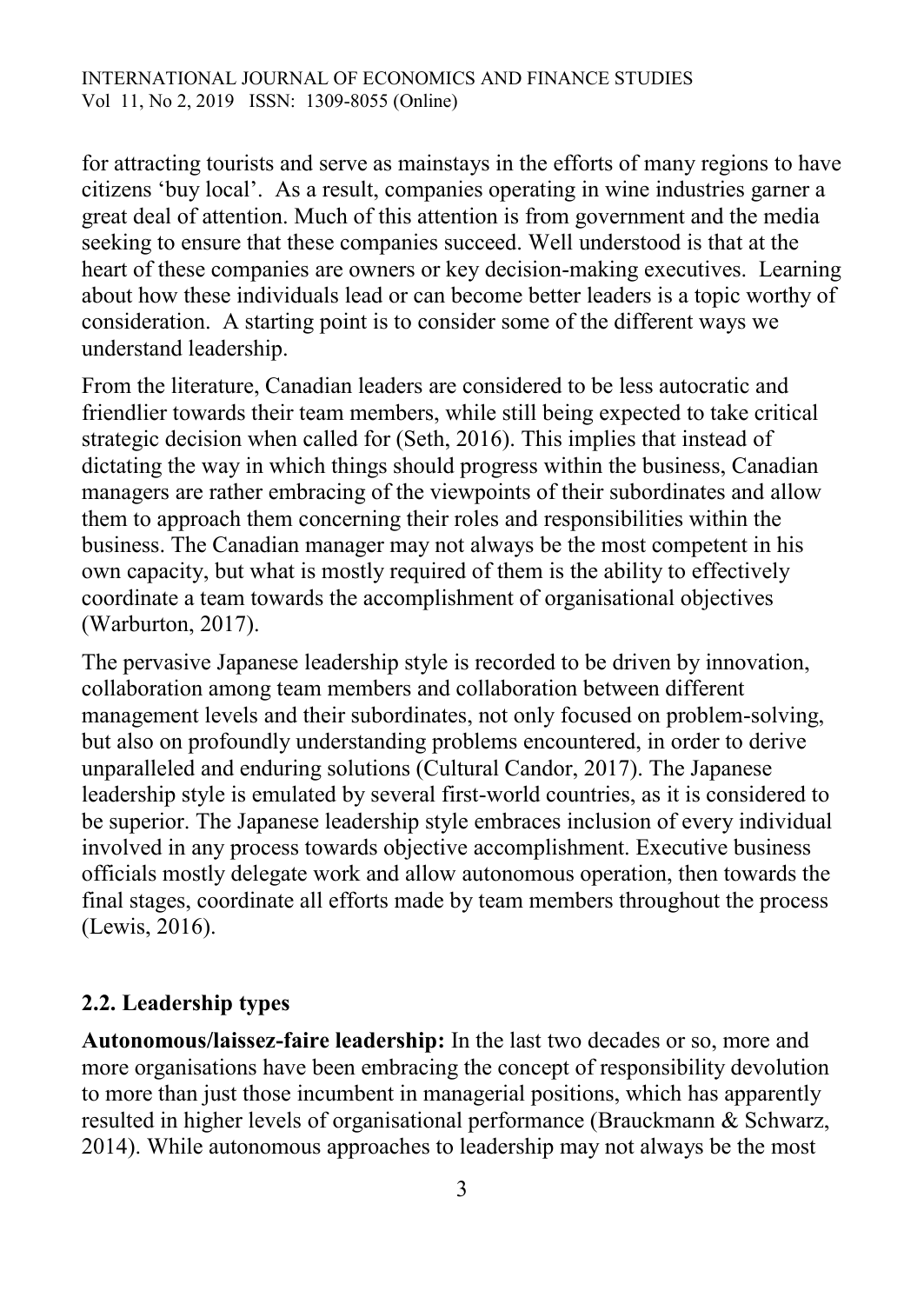appropriate, where applicable, it has proven to induce greater benefits than detriment. A study previously conducted showed, for instance, that Eastern and Germanic Europe are much more receptive to autonomous leadership due to the benefits it accrues (Sims & Quatro, 2015).

**Empowering leadership:** The style of leadership through empowerment fundamentally emphasises the essence of identifying what interests employees/subordinates the most, what their strengths and abilities are, and how these can be harnessed in a manner that renders them more effective than before (Fletcher, 2018). Leadership that empowers employees not only creates the most favourable conditions under which these employees may thrive while increasing self-esteem and work productivity, but also creates a sense of confidence in them concerning their leaders (Bantu-Gomez, 2015). Leaders who empower their subordinates are often deemed as more effective and supportive than leaders who do not make such an investment in their employees.

**Casual leadership:** Sometimes, leaders who adopt a more laid-back style of leadership are stereotyped as lazy or complacent. While in some instances this proves true, many casual types of leaders achieve greater outcomes than those who are on the sterner (and sometimes coercive) side, as they are often able to maintain calmness in entropic situations (Knights, Grant & Young 2018). Considering that any environment where people must work together is prone to conflict and inter-person abrasion, a business environment would not be immune to this and as such would benefit from a leader who is able to keep his cool and maintain order in the midst of possible anarchy (Monroe, 2018).

**Inclusive leadership:** An inclusive approach to leadership mostly creates synergy between leaders and their subordinates, as well as harmonious associations among employees through the liberty that these leaders afford their employees to make contributions that are welcomed and considered as significant (Silverthorne, 2017). Subordinates tend to personalise the overall vision and mission of the organisation when they believe that they are making a substantial impact towards the achievement of daily objectives, while those who feel excluded by their leaders are more likely to be somewhat complacent due to estrangement from the core business objectives (Fletcher, 2018).

**Collaborative leadership:** In the absence of detrimental conflict, a team effort towards the accomplishment of objectives often reduces the time taken to complete tasks, as well as the strain that otherwise would have been on specific individuals (DeWitt, 2017). Leaders who adopt a collaborative leadership style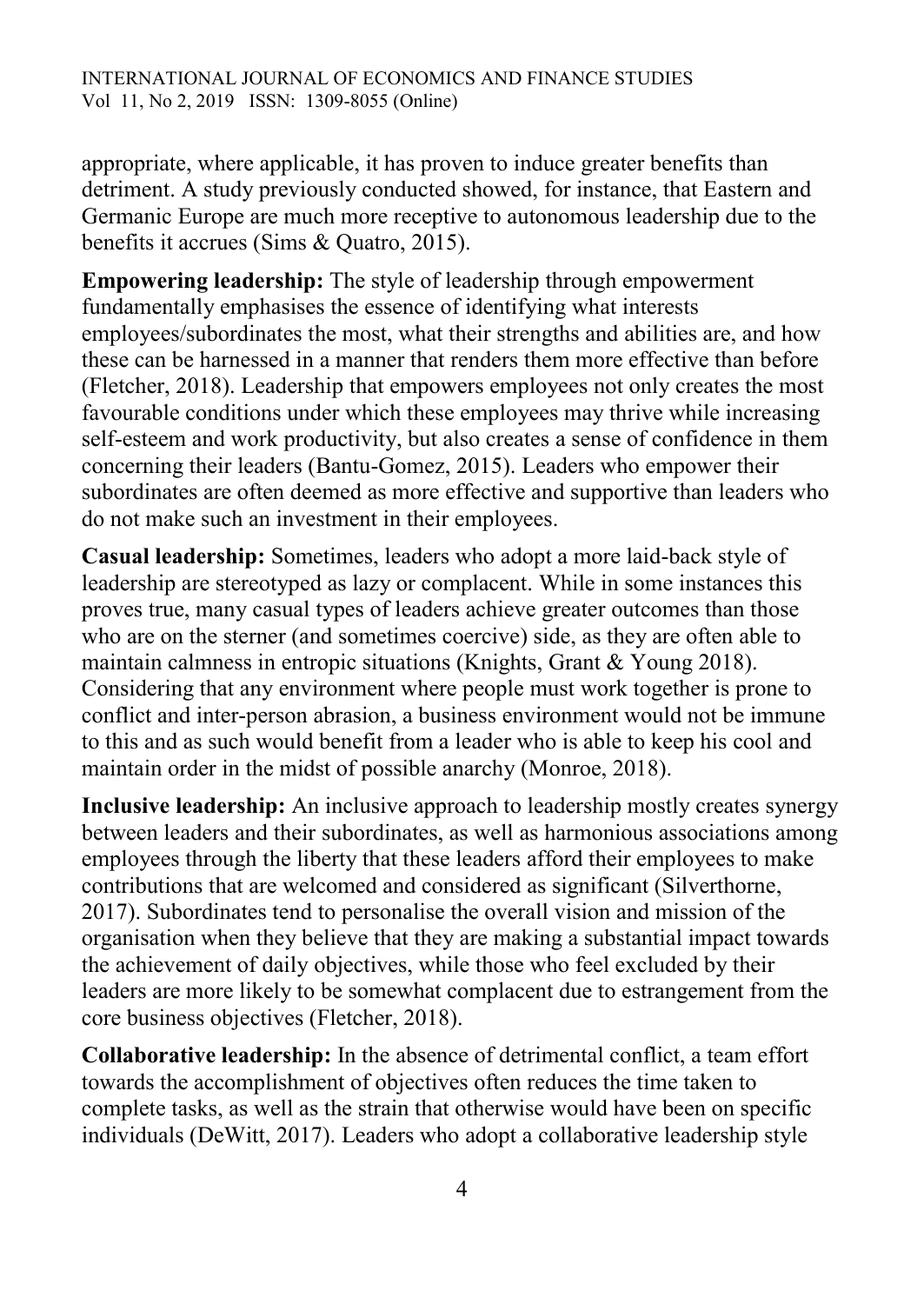mostly thrive on fostering workplace environments where consensus, cooperation and coordination prevail, all in an effort to build solid working relationships, firstly among employees, and also between themselves and their subordinates (Fein, 2017).

## **3. RESEARCH DESIGN**

## **3.1.1 Research approach**

A qualitative research approach was followed. This choice of approach was mainly informed by the nature of the study as it sought to gain the leadership perspectives of those in managerial roles within the Canadian and Japanese wine industry cases that were analysed. Considering the relatively small population of top management personnel in the wine industry in these two countries in general, and also considering the elaborate type of information sought by the researchers, it was more methodologically feasible to conduct a qualitative inquiry.

## **3.1.2 Research site**

Ten businesses operating in the beverage industry in the Canadian province of Nova Scotia and a wine importer/retailer located in Tokyo, Japan are the research sites for this study. Six of the businesses are family businesses; two of the businesses are owned by shareholders through an innovative share offering made available to the public. The remaining nine companies have private ownership. Of the Nova Scotia businesses, seven are wineries, one is a malt house, one is a cidery and one is wine tour bus operation. Of the wineries, two produce more than 5 000 cases of wine annually. More detail regarding these businesses can be found in Table 1 below.

Eighteen wineries were in operation in Nova Scotia in 2018 along with 94 grape growers tending to 658 grape-bearing acres. These wineries sold 500 000 nine litre equivalent cases of wine and the industry as a whole provided 900 jobs. Many of these jobs were the result of the 112 000 tourists who visited the wineries in 2017. Wine industry tourism has generated \$43 million in revenue for the provincial economy and wages of just under \$37 million. Wine and grade industry sales created over \$150 million of business revenue wages of just under \$37 million. Specific types of red wine products include Pinot Noir, Marechal Foche, Leon Millot, Castel, Baco Noir and Luci Kuhlmann. Among white wine,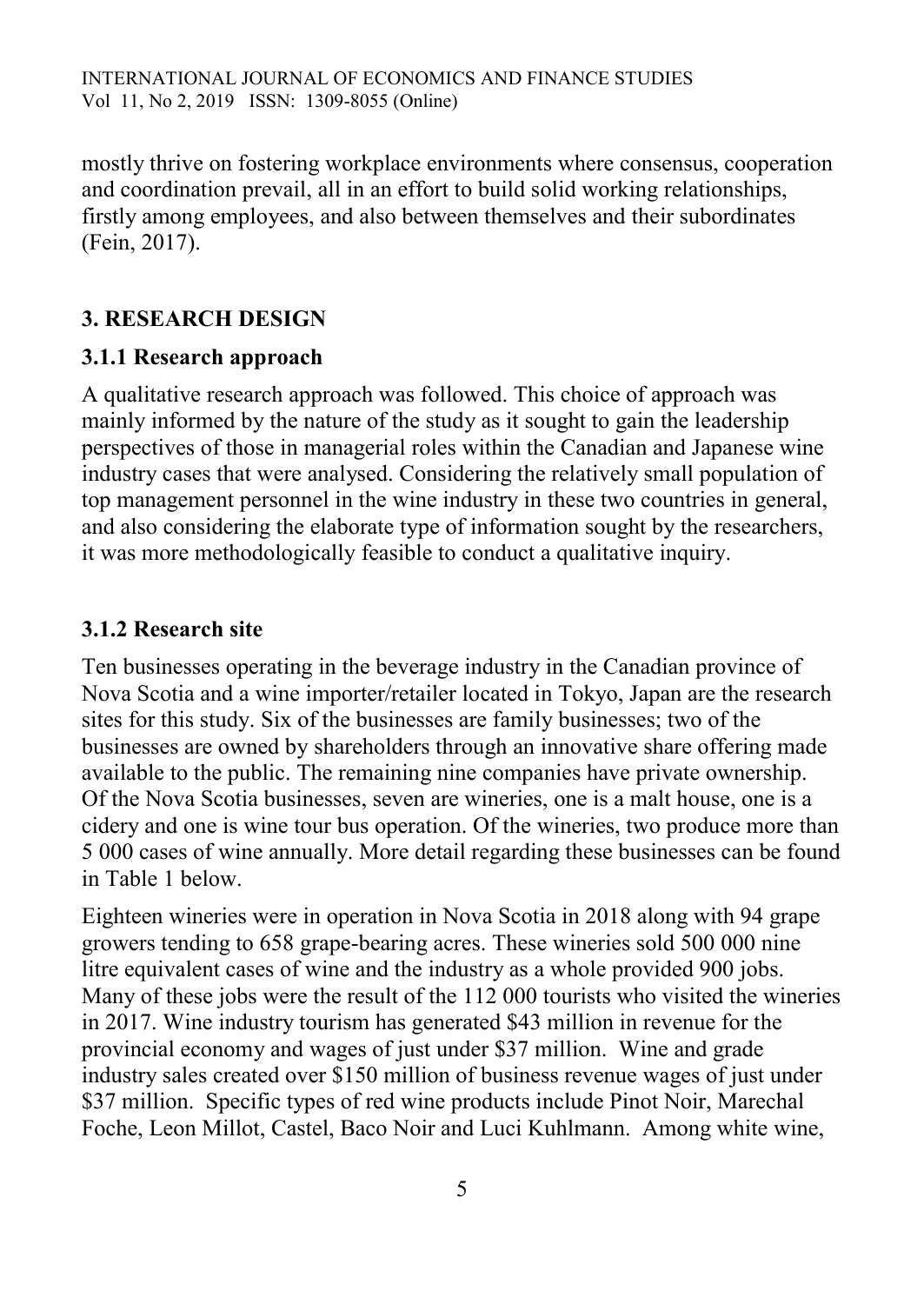varieties include L'Acadie Blanc, Riesling, Chardonnay, Vidal Blanc, Seyvl Blanc, Ortega, and New York Muscat. Although traditional European viniferous grapes are grown in Nova Scotia, most are hybrids developed for hardiness and resistance to disease.

In Japan, four prefectures (Yamanashi, Nagano, Yamagata and Hokkaido) are home to most of its over 200 wineries. 75% of these wineries are small, producing less than one-thousand hectolitres on an annual basis. Domestic labels accounted for approximately 30% of all wine sales in the country in 2016. An indigenous white grape, Koshu, is among the most well-known varieties grown in Japan. Over 50% of the population drinks wine at least once during the week, with 7% drinking wine every day. All told, in 2016, almost 40 million cases of wine were sold in Japan. Approximately 50 percent of wine consumed in Japan is distributed through retail outlets, and the remainder is through on-premise channels, including bars and restaurants.

## **3.2. Sampling**

The participants of this study  $(N=11)$  were individuals holding high positions of various-sized companies, in different business sectors within the wine industries of Canada's province of Nova Scotia and Japan. Purposive sampling was used in this study; therefore, the willingness, relevance and availability to participate of the participants were considered.

### **3.3. Data collection method**

Individuals, from Canada and Japan, were video interviewed to create an innovative web-hosted collection of multimedia cases. The interviews were semistructured in nature and conducted in the mother-tongue of the participants. The captured data were transcribed and verified with the participants to ensure accuracy and scientific rigour.

### **3.4. Data analysis**

This study made use of thematic analysis. The researchers initially used open, axial and selective coding to derive more elaborate meanings; then, diminished these codes into more specific groups that allowed for the noting of associations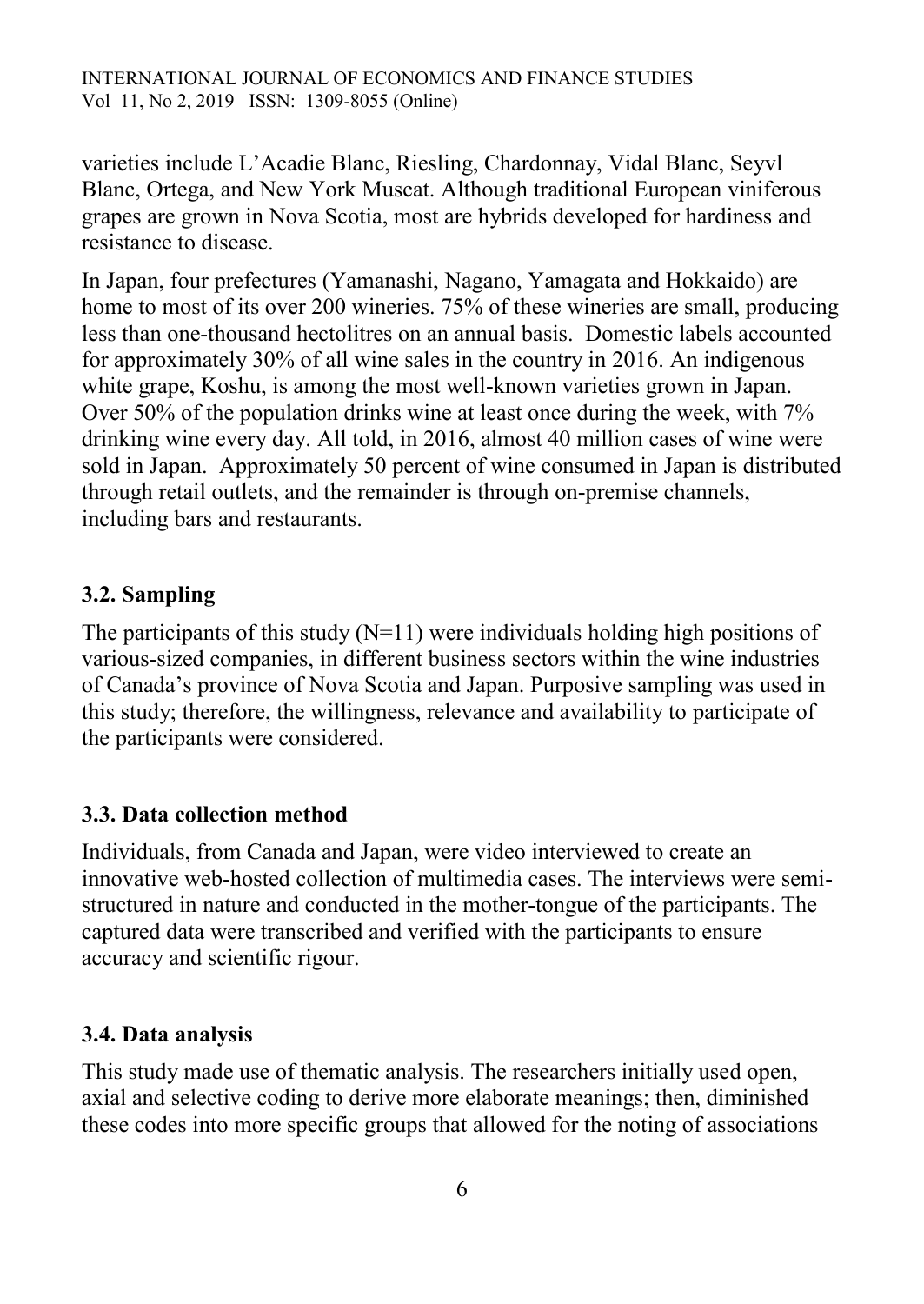among the data, finally noting the even more concise trends that resulted in the emergent sub-themes.

# **4. FINDINGS**

Table 1 exhibits the themes emergent from the data collected via interviews with various designated individuals of various-size and sector businesses within the wine industry. The table also elaborates on how often these themes and their subthemes occurred during the data collection process. The main theme, as identified by the researchers, was leadership, from which further originated a number of sub-themes. In alignment with Table 1, the sub-themes that dominated between both countries Canada and Japan were autonomy and delegation and empowering. Autonomy and delegation were observed as the highest frequency of all the subthemes.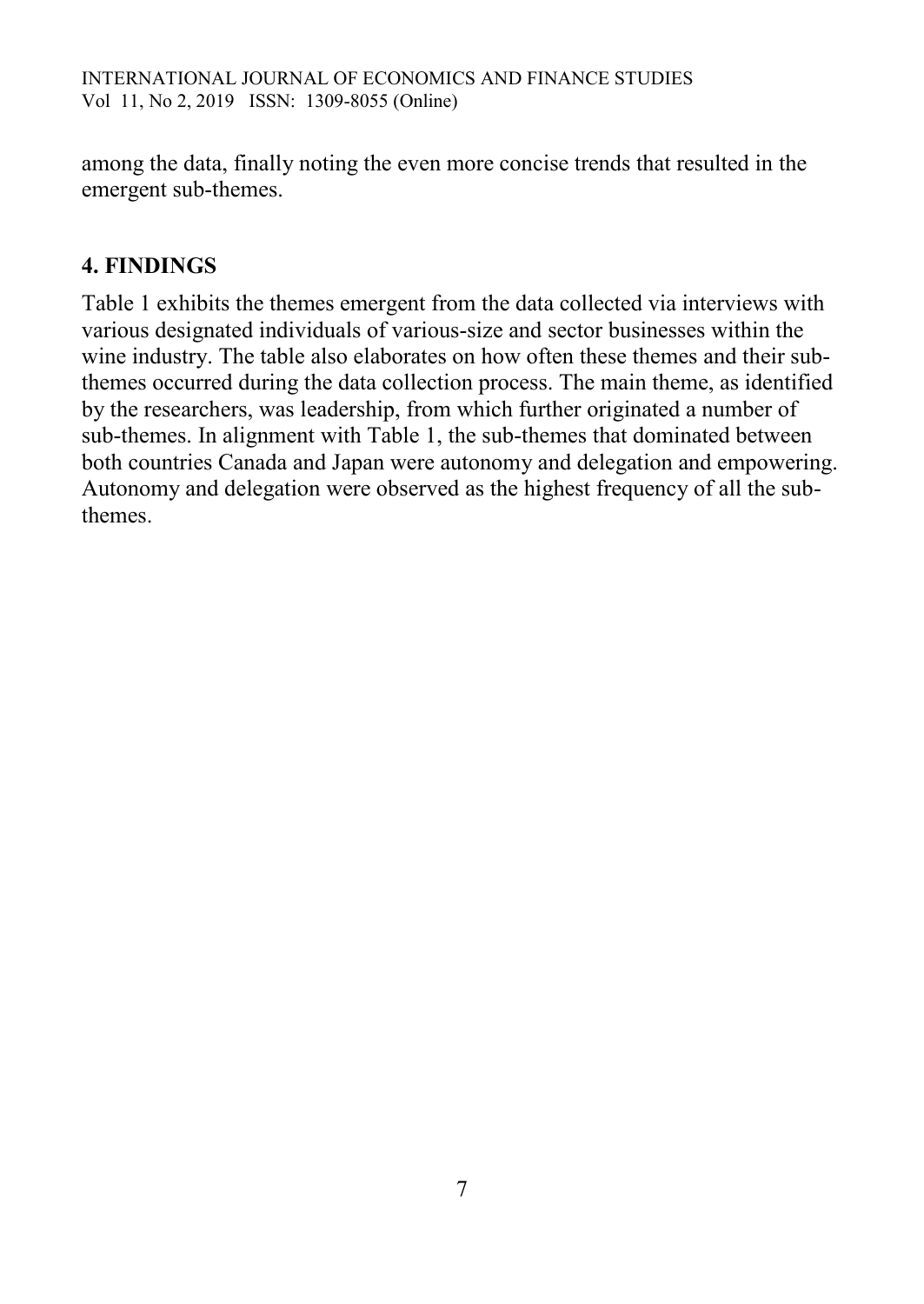|              | Country | Themes and sub-themes          | Frequency |
|--------------|---------|--------------------------------|-----------|
| <b>Theme</b> | Canada  | Leadership                     | 42        |
|              |         | <b>Autonomy and delegation</b> | 6         |
|              |         | <b>Empowering</b>              | 4         |
|              |         | Casual                         | 4         |
|              |         | Inclusive                      | 4         |
|              |         | Collaborative                  |           |
|              |         | Passionate and driven          | 3         |
|              |         | Goal oriented                  | 3         |
|              |         | Amicable                       | 2         |
|              |         | Environmentally aware          |           |
|              |         | Non-bureaucratic               | 2         |
|              |         | Exemplary                      | 2         |
|              |         | Innovative                     |           |
|              |         | Optimistic                     |           |
|              | Japan   | <b>Autonomy and delegation</b> |           |
|              |         | <b>Empowering</b>              |           |
|              |         | Supportive                     |           |
|              |         | Knowledge driven               |           |

### **Table 1: Frequencies of Themes and sub-themes**

### *Theme: Leadership*

The fundamental theme of this study was leadership, and all the sub-themes that were identified in order of frequency from the highest, with some sub-themes falling under the same frequency as others, were, autonomy and delegation, empowering, casual, inclusive, collaborative, passionate and driven, goaloriented, amicable, environmentally aware, non-bureaucratic, exemplary, supportive, knowledge driven, innovative and lastly, optimistic.

### *Sub-theme: Autonomy and delegation*

Participants from both Canada and Japan felt it idyllic that leadership encompasses the distribution of responsibility and allowance of team members to operate as per substantially individual discretion. This finding is proven by these responses: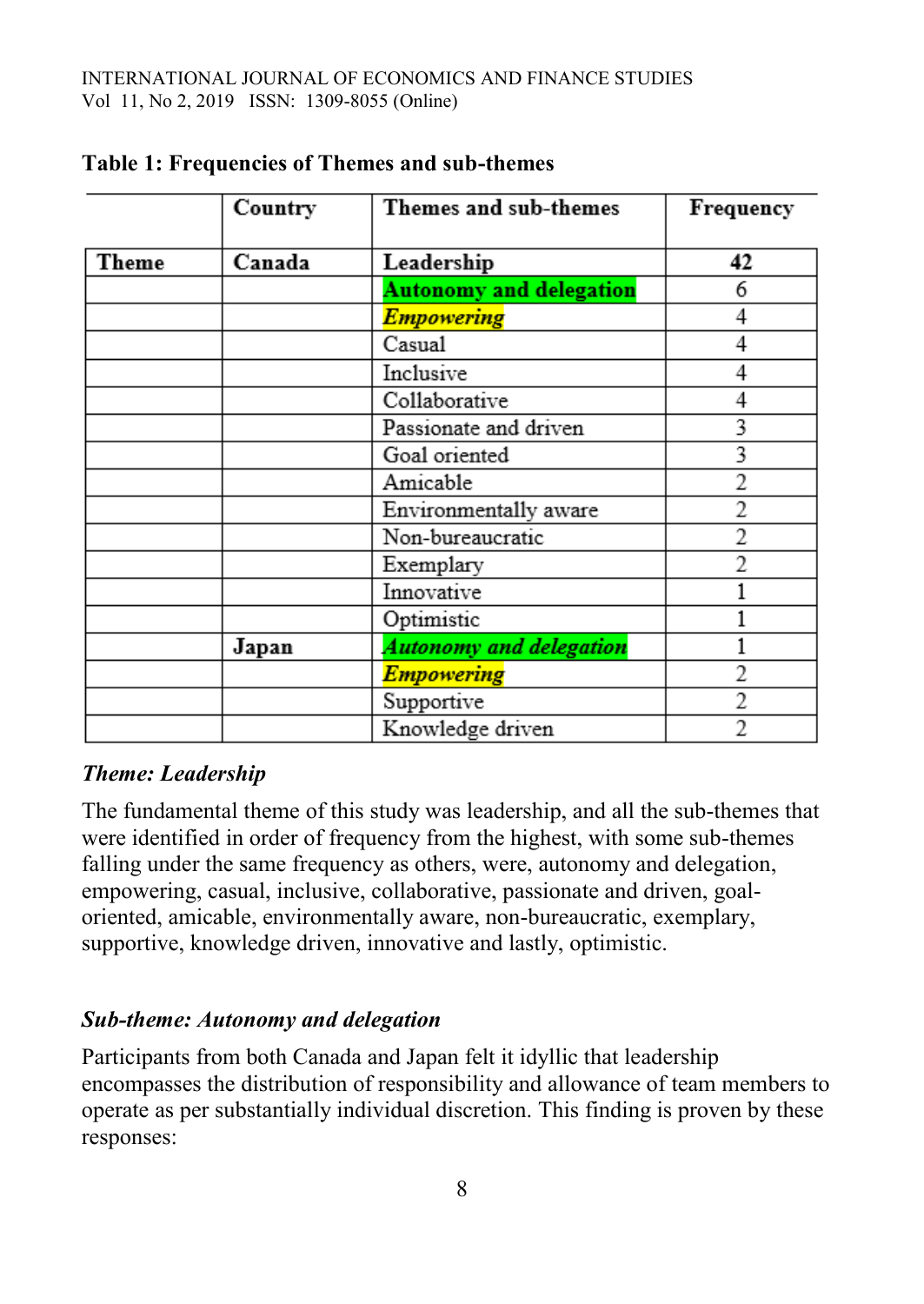*I am not the kind of guy that wants to drive the boat, I have no interest in being the one who is driving the ship and telling people to get on and off.*  (Case 11, Owner-manager, Canada, male, small, public company, nonfamily business, manufacturing, retailing).

Another participant stated:

*… so that hopefully it animates them and they do things in their own way.*  (Case 8, Owner-manager, Japan, male, small, private, family business, retailing, retailer).

#### *Sub-theme: Empowering*

Participants from both Canada and Japan also considered empowering and equipping employees in what they need to do as a crucial factor relating to sound leadership. These responses support this:

*One of the things that I took from that is trying to find people who have an inherent passion for what we are doing and then giving them as much freedom to utilize their own approach and strengths.* (Case 8, Ownermanager, Japan, male, small, private, family business, retailing, retailer).

Another case recorded:

*So it is a very flat inline type of management with full empowerment for people to be able to determine the best way to get the job done.* (Case 4, Owner, Canada, male, medium, private, family business, manufacturing, retailing).

#### *Sub-theme: Casual*

While this sub-theme only emerged from the Canadian wine industry, it was to a considerable extent and within the second highest frequency group. Participants were shown to believe that a more relaxed and non-coercive type of leadership enhances effort and productivity among employees. This view can be evidenced by the following:

*It is pretty laid back for the most part (it needs to be). There are a lot of stressful situations that come up in the winery and it is the best way to deal with it.* (Case 7, Employee-wine maker, Canada, male, small, private, family business, manufacturing, retailing).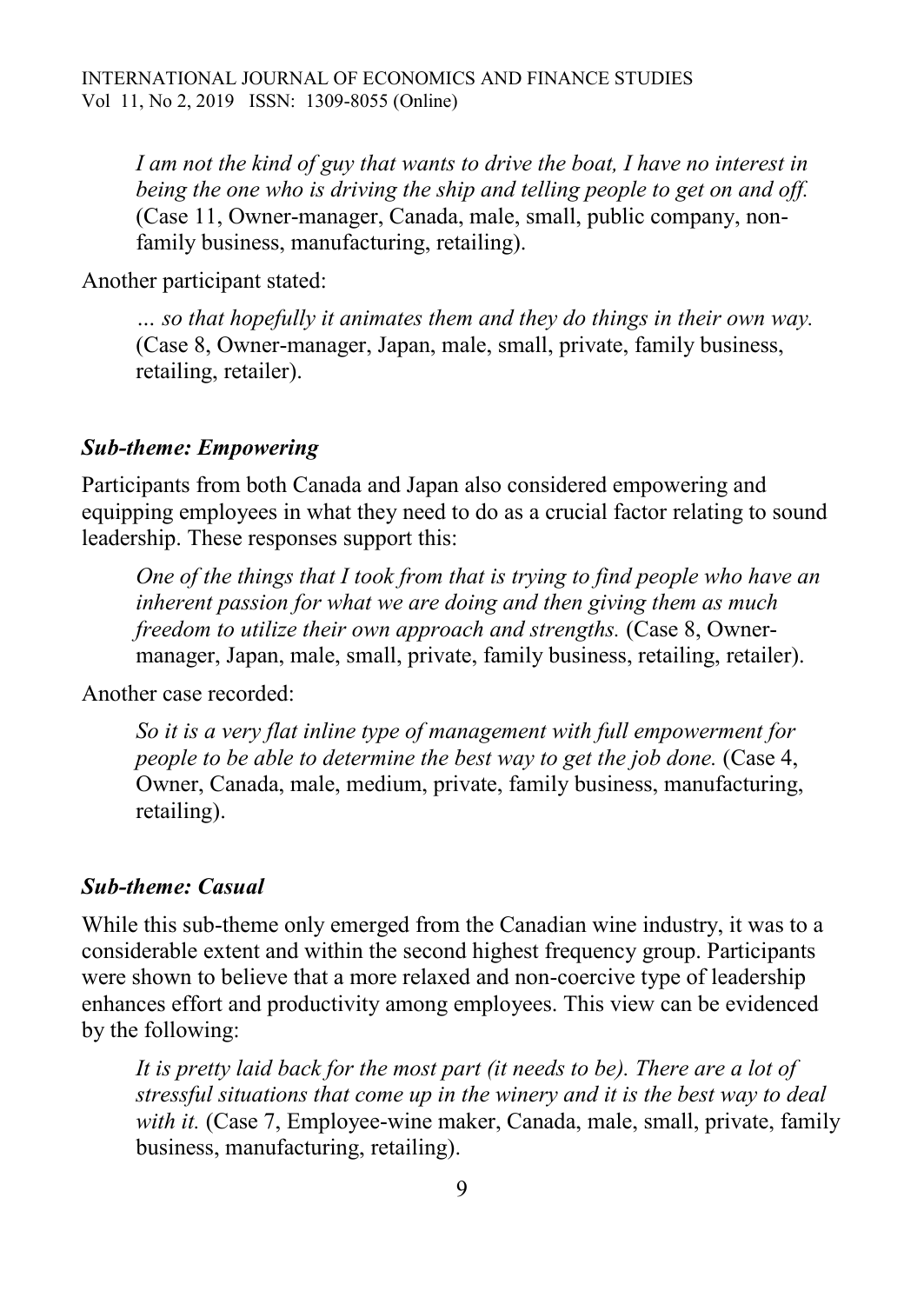Another perspective was:

*I try not to take things too seriously and I try to keep things with the rest of the employees pretty light and casual.* (Case 1, Employee-wine maker, Canada, male, small, private, family business, manufacturing, retailing).

### *Sub-theme: Inclusive*

This sub-theme was also one of the second most prevalent in this research, although only emerging in the Canadian wine industry, there showed to be coherent views that the workforce mostly responds best to a leadership style that makes them feel involved and their views regarded. These statements substantiate this:

*I preferred to get people involved in strategy development out of the gate and it is situational for certain because people need a little more involvement and face-to-face time in the early stages…* (Case 5, Ownermanager, Canada, male, medium, private, non-family business, manufacturing, retailing).

Furthermore:

*I would like a ship that's driven by a lot of people, I'd like to be a co-piolet if you will, because I think that's best for the company in the long run is to be able to be run with redundancies.* (Case 11, Owner-manager, Canada, male, small, public company, non-family business, manufacturing, retailing).

### *Sub-theme: Collaborative*

This sub-theme was also identified as one of the second highest in frequency, although it occurred only in the Canadian wine industry. Various cases revealed that a team effort is a much more effective approach to leadership than that which insists on carrying out responsibility single-handedly. The quotes below back this view:

*I like to be very much to be the collaborator.* (Case 6, Employee-manager, Canada, male, small, private, non-family business, accommodation and food service activities).

Another perspective was: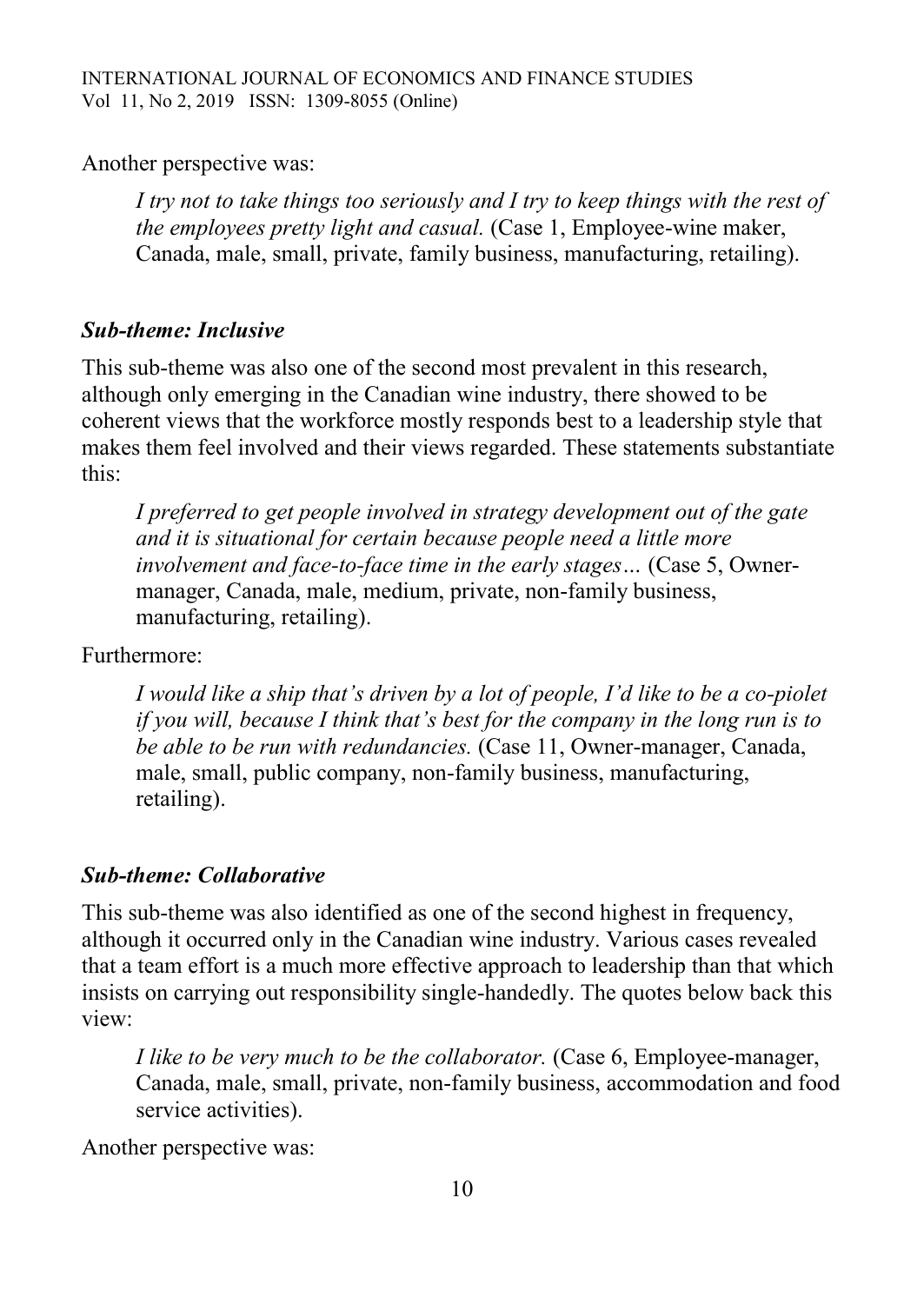*So that I am, so that my presence, or the presence of any single individual is not critical to the success of the company, and to achieve that, I think it, my leadership style is more to try to bring the right people into the room together, and to be a kind of mediator of ideas, and ultimately be firm and fair about what the process is of selecting the ideas to go with.* (Case 11, Owner-manager, Canada, male, small, public company, non-family business, manufacturing, retailing).

#### *Sub-theme: Passionate and driven*

This sub-theme emerged in the third highest frequency group in this study, although it was only noted in Canadian wine industries. Some of the participants felt that leadership should truly display the drive, focus and passion towards the work that the organisation fulfils daily. The ensuing statements validate this:

*You really need to be focused and driven.* (Case 7, Employee-wine maker, Canada, male, small, private, family business, manufacturing, retailing).

Similarly:

*There is a passion behind what we do in our business.* (Case 1, Employeewine maker, Canada, male, small, private, family business, manufacturing, retailing).

### *Sub-theme: Goal-oriented*

This sub-theme was also in the third highest frequency group in this study; however, also only depicted in the Canadian wine industry. The general coherence was that good leadership is the ability to set goals and devise the best methods towards accomplishing them. These statements support this opinion:

*I believe in establishing accountability systems and developing a plan and working a plan…* (Case 5, Owner-manager, Canada, male, medium, private, non-family business, manufacturing, retailing).

And:

*So, the idea is to set the objectives for my senior team to execute them.*  (Case 9, Owner-manager, Canada, male, small, private, non-family business, manufacturing).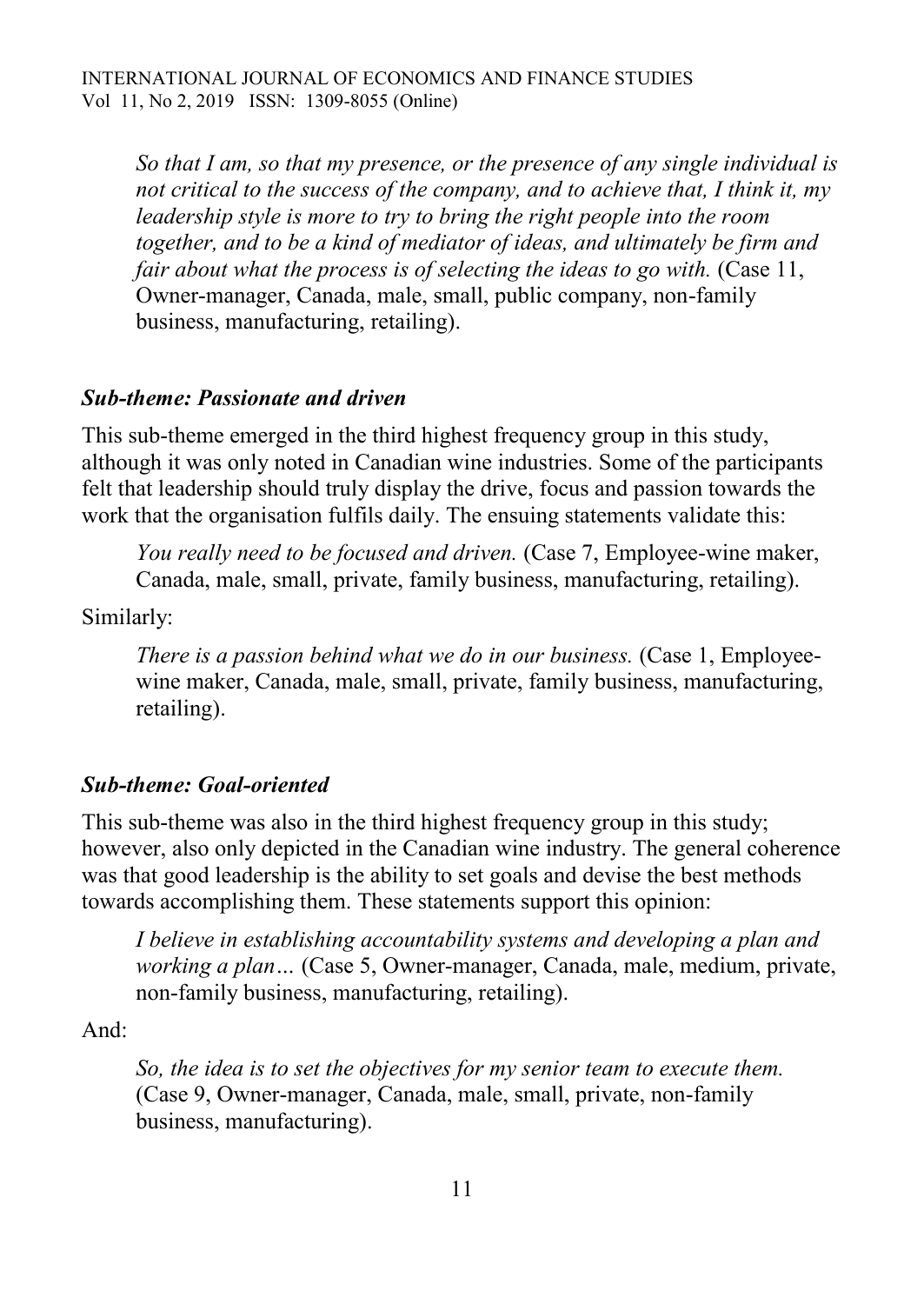## *Sub-themes: Amicable, environmentally aware, non-bureaucratic, exemplary, supportive, knowledge driven*

The afore-listed sub-themes occurred to a lesser extent than others and in the fourth highest or second lowest frequency group. These sub-themes represent the views of participants from both Canada and Japan. These views were that good leadership does not always have to be imposing or unreasonably stern, but rather friendly and approachable. It was revealed that considering the nature of the industry, it is also important to take the physical environment and its wellbeing into consideration. Furthermore, it was uncovered that a less structural or hierarchical leadership approach thrives best and that some of the best leaders are often those who can lead by example. This study also unearthed the importance of leaders providing support to their employees, which encourages greater effectiveness, as well as the importance of acquiring the pertinent knowledge to get ahead in the particular industry within which the business operates. These verbatim quotes support these findings:

*Our style is, we are in the tourism industry, agri-tourism, with our three guest cottages and the vineyard and the winery, so our style is very open and very friendly and we belong to all the tourist associations.* (Case 2, Owner-wine maker, Canada, male, small, private, family business, manufacturing, retailing).

#### And:

*My wife and I are partners, and we are doing it as environmentally sound as possible.* (Case 2, Owner-wine maker, Canada, male, small, private, family business, manufacturing, retailing).

### Another perspective:

*But from my other business interest that I have and the other companies I am involved with my approach to business is a flat form of management style.* (Case 4, Owner, Canada, male, medium, private, family business, manufacturing, retailing).

### Another view is:

*I am really trying to be hands on as much as possible I would not expect any of my employees to do anything that I would not do.* (Case 3, Owner-wine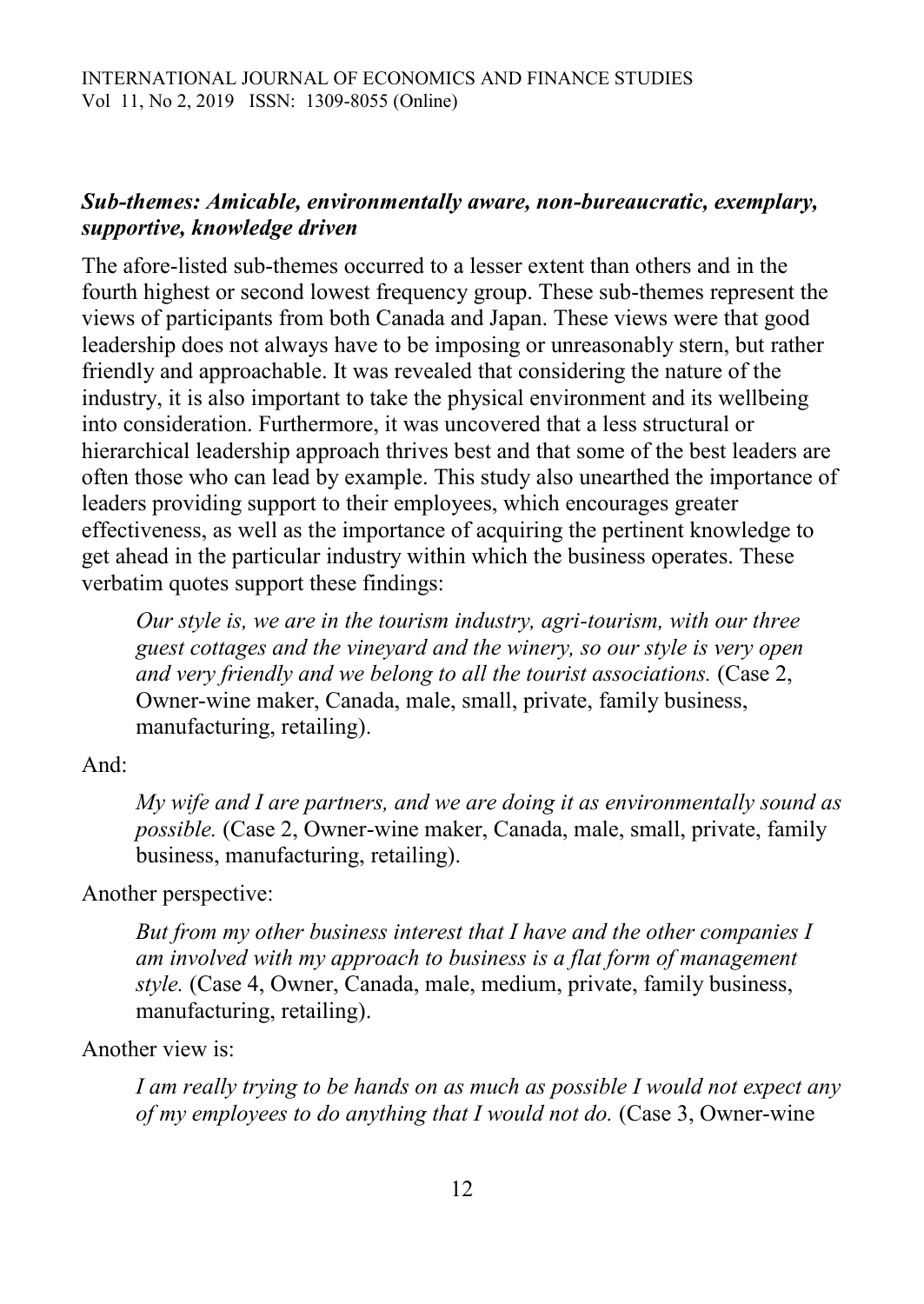maker, Canada, male, small, private, family business, manufacturing, retailing).

#### Also:

*One of the ways the woman who works with me, she is on this trip to Nova Scotia with us right now, one of the strategies is just to provide the best support for her own personal wine development as an expert in Canadian wines amongst others.* (Case 8, Owner-manager, Japan, male, small, private, family business, retailing, retailer).

#### And finally:

*It is funny, once you have responsibilities you start to look for insights. These days a lot of business podcasts are really helpful for that.* (Case 8, Owner-manager, Japan, male, small, private, family business, retailing, retailer).

#### *Sub-themes: Innovative and optimistic*

These two sub-themes occurred least frequently in this study; however, they are still noteworthy. The findings suggested that a creative and embracing attitude to change is imperative to sound leadership. It was also found that it helps to be positive minded when it comes to the abilities of employees as well as general operations of the business. This is substantiated by the following:

*We are a new company that is just starting up so I guess the corporate culture is going to develop.* (Case 4, Owner, Canada, male, medium, private, family business, manufacturing, retailing).

And:

*Everyone who works for me is a problem solver not a problem identifier.* (Case 4, Owner, Canada, male, medium, private, family business, manufacturing, retailing).

#### **5. DISCUSSION**

The basic objective of this study was to determine, by means of the analysis of various cases, the different viewpoints that different designated individuals have within the wine industries in Canada and Japan, concerning leadership. The 15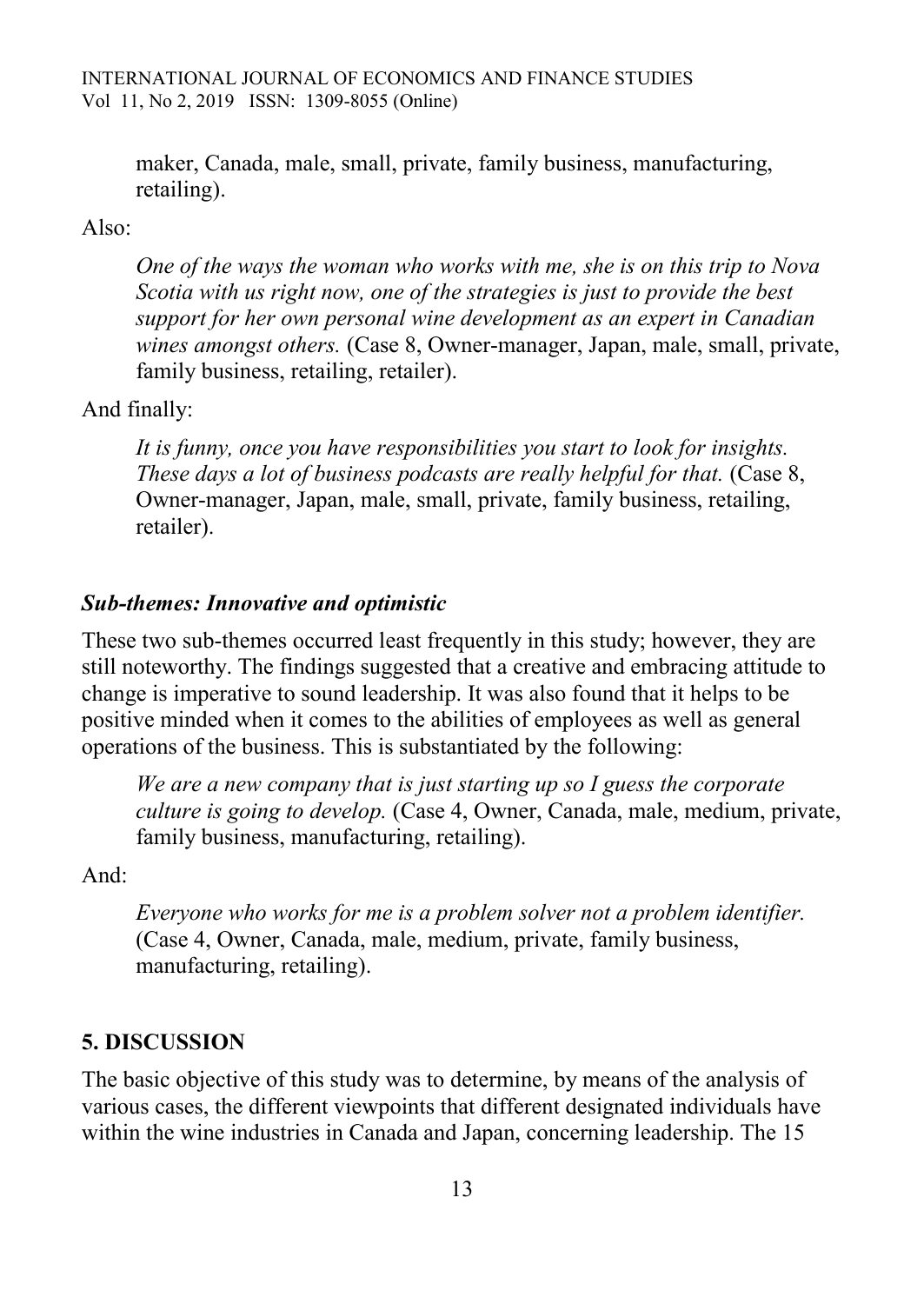diverse sub-themes in this study were derived from the main theme of leadership and categorised within five frequency groups. These sub-themes occurred to varying extents, some larger, some peripheral and some much lesser, but still noteworthy and unique to this study.

A study conducted by Klein, Ziegert, Knight and Xiao (2006) suggested that the effective delegation of responsibility among team members not only enhances the overall team performance towards the accomplishment of set goals, but also promotes confidence in newer team members who may not yet be as established as the rest. This literature significantly substantiates what emerged in the findings of this study. Tress (2017) opines that a leadership style that is empowering plays the role of both intrinsic and extrinsic drive by proliferating the skills and abilities of the employees through the art of equipping them for current and future effectiveness, and also transforming the way they view themselves, while augmenting their confidence in assuming new responsibilities and confronting new challenges. This literature aligns well with the findings of this study.

Western and Garcia (2018) allude to the fact that, while it does not come with disadvantages, the casual type of leadership offers an array of organisational benefits, particularly pertaining to effectiveness, as this style promotes equity, an atmosphere characterised by amiability, and the opportunity for employees' best traits to overtly prevail. Cases in this study also supported this literature. Leadership that is inclusive of all participating team members often encourages creativity in and among team players, while also giving them a sense of ownership over the tasks and objectives being pursued and making them feel useful, thereby solidifying their sense of belonging within the team (Salib, 2014). Several cases in this study also agreed with this finding. Collaborative leadership particularly builds an environment that allows innovation to thrive, by allowing each role player the opportunity to come up with solutions to various challenges and creative methods of accomplishing objectives (Hsieh  $&$  Liou, 2016). The findings in this study suggested a similar perspective.

Maiers and Sandvold (2018) postulate that a good leader is hardly concerned with centralising power to themselves, but rather with the fulfilment of the greater vision and mission, as informed by their passion towards these. Muller and Turner (2017) also express that leaders who set concise goals and channel the efforts of their team members towards the accomplishment of those goals, often emerge most effective. This knowledge also agrees with the findings in this study. Katr (2018) describes how it is not easy to embrace instruction from a leader you either dislike or are afraid of, as this often results in tension between leader and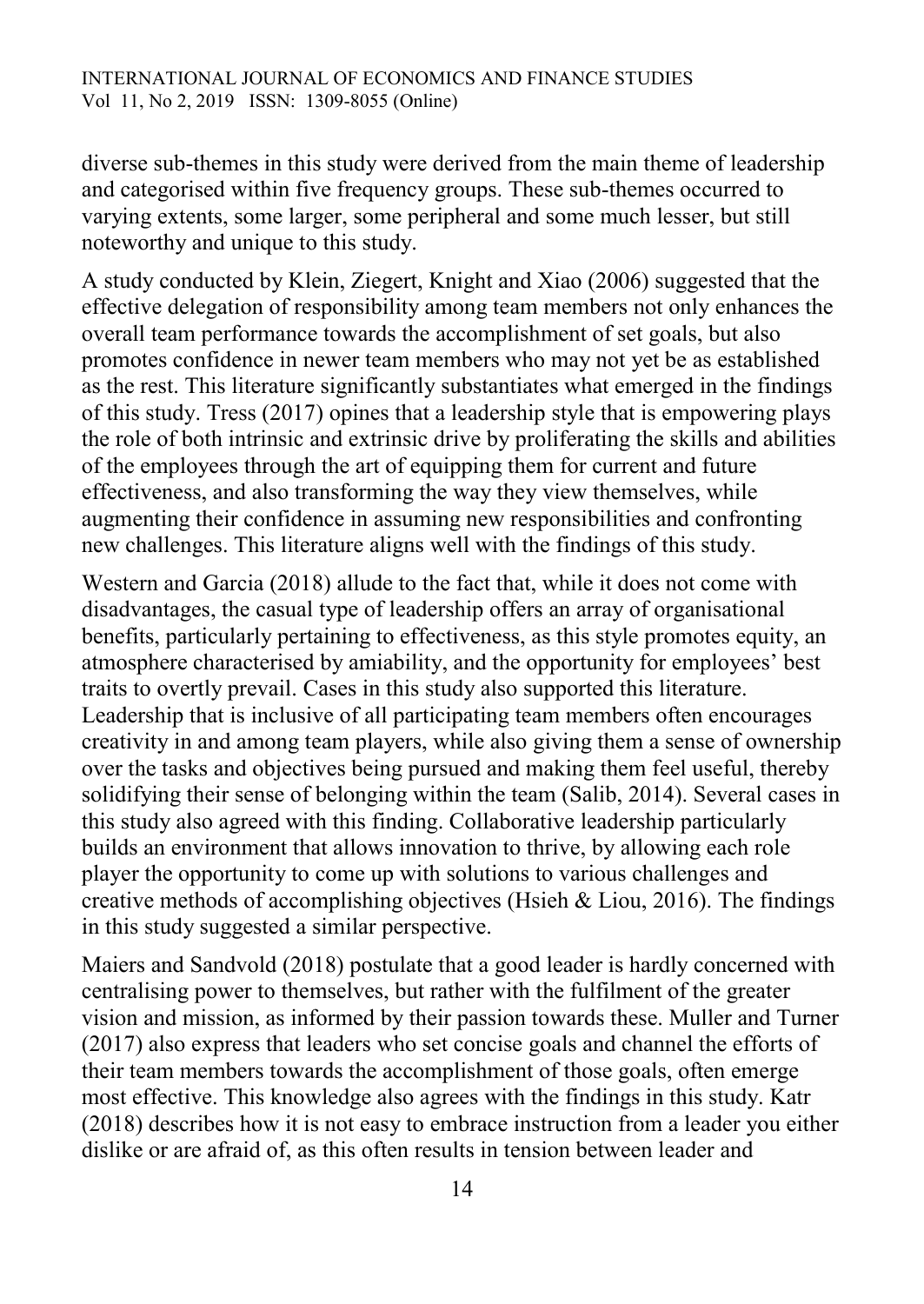follower; moreover, a sense of apprehension develops in the execution of work, which is why a more friendly and approachable leadership style often does more good. This study also unearthed similar views. Environmental awareness is imperative, especially in business sectors that largely rely on the environment to produce the product(s)/service(s) that the business mainly offers. A lack of environmental awareness can prove detrimental to business (Ramirez, 2017). This study also revealed this factor to be essential for consideration. Hierarchical leadership structures in organisations can often be the cause of miscommunication, a lack of trust, a lack of employee self-confidence, and several other unfavourable factors, and therefore conventional leadership perspectives encourage flat structured leadership that allows employees less cumbersome access to their superiors, as this augments, for instance, trust and effectiveness (Herbst, 2012). This study's findings were also in coherence.

A modern-day exemplary leader would be one who is able to transcend the archaic notion that leaders should not 'get their hands dirty', while rather embracing the unconventional approach of not expecting of their team members what they can or could not do (Kouzes & Posner, 2016). This study also revealed such a vantage point. A supportive leader is one who, despite an autonomous leadership style, will make considerable efforts towards ensuring that their subordinates feel highly esteemed and opportunities for growth and development, both professional and personal, are made available to them (Northouse, 2010). This study concurred with the literature in the findings. Knowledge-driven leadership is when leaders emphasise the importance of insight and pertinent acumens of matters concerning the particular field or industry of business in which they are operating (Zieba & Schivinski, 2015). Such leadership is essential in accruing cutting-edge information that will serve as the organisation's competitive advantage. This is in line with the findings of this study.

#### **5.1. Limitations and recommendations**

One of the limitations that were faced by the researcher was a greater willingness to participate from the Canadian wine industry individuals who were approached, than from those in the Japanese wine industry. Another limitation was that, due to a lack of female participants, the researchers may not have been able to truly give a sound reflection of leadership as perceived in the Canadian and Japanese wine industries. Furthermore, since video calls were used to conduct the interviews, connection issues may also have contributed to the lack of participation of other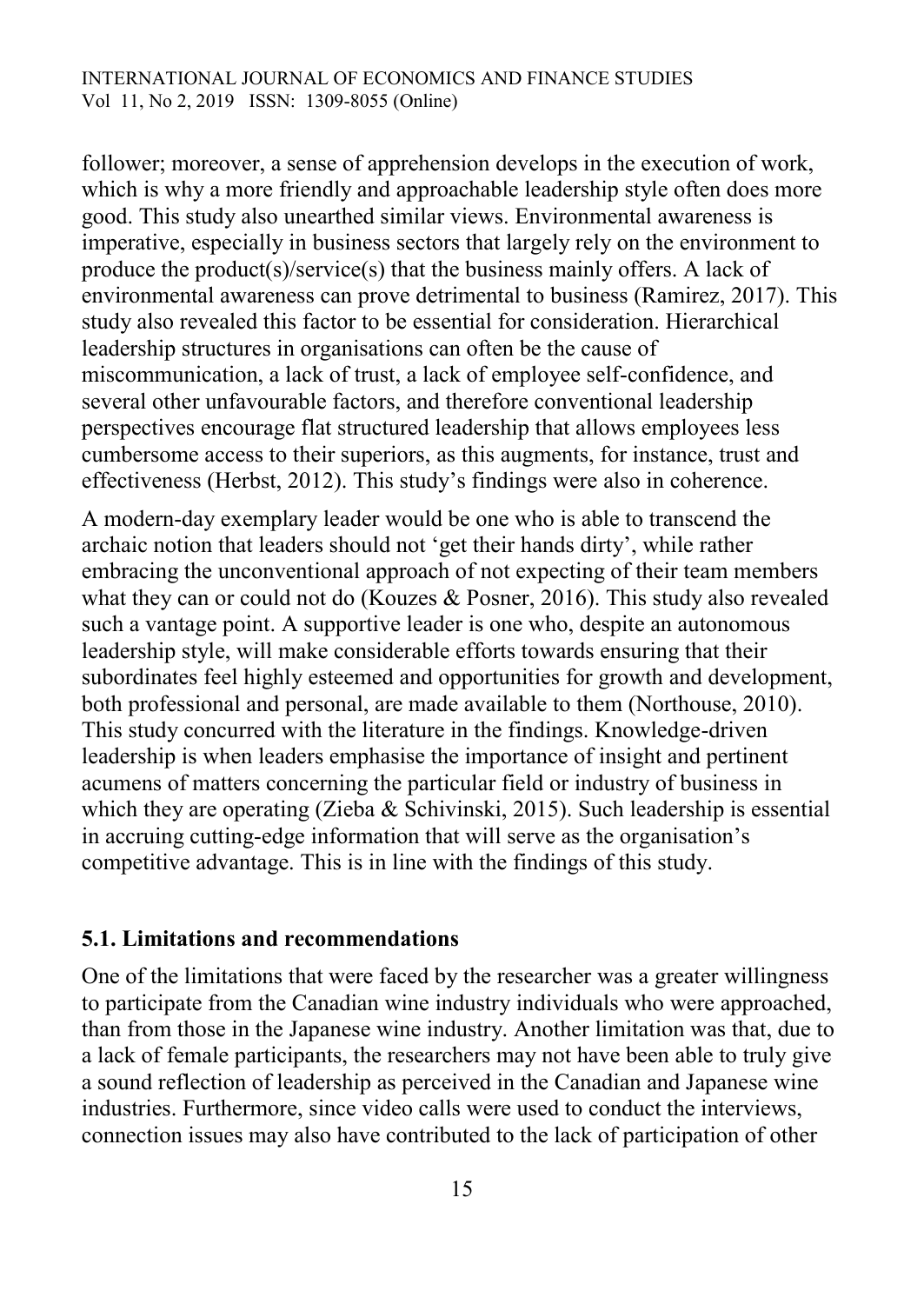wine industry individuals from whom noteworthy information could have been collected. The researchers recommend that further inquiries be considered, particularly to ensure the inclusion of more female participants and also the possibility of personally conducted interviews, should financial and other resources permit such an approach.

# **6. CONCLUSION**

The perpetual permutation of global markets has made apparent the importance of ensuring that organisations are led not by individuals or small teams, or in silotypes leadership, but by larger teams led by executives who are able to lobby the participation and involvement of every team player through inclusivity, towards the realisation of the organisation's greater vision. This research provides some valuable insights into the leadership styles adopted by different cultures across the globe, and how these leadership styles enhance organisational performance. This research therefore provides important cross-cultural insights that can be of value for expatriation as well as trade initiatives.

## **REFERENCES**

Aoki, S. (2015) Japan Wine Report. GAIN Report Number 5505. U.S. Department of Agriculture Foreign Agriculture Service. [https://gain.fas.usda.gov/Recent%20GAIN%20Publications/Wine%20Annual\\_To](https://gain.fas.usda.gov/Recent%20GAIN%20Publications/Wine%20Annual_Tokyo%20ATO_Japan_5-1-2015.pdf) [kyo%20ATO\\_Japan\\_5-1-2015.pdf](https://gain.fas.usda.gov/Recent%20GAIN%20Publications/Wine%20Annual_Tokyo%20ATO_Japan_5-1-2015.pdf) Accessed 2018/09/03

Bantu-Gomez, B. M. (2015). Understanding leadership and empowerment in the workplace. *European Scientific Journal, 11*(35), 1857-7881.

Brauckmann, S. & Schwarz, A. (2014). Autonomous leadership and a centralised school system: An odd couple? Empirical insights from Cyprus. International Journal of Educational Management, 28(7), 823-841. doi: <https://doi.org/10.1108/IJEM-08-2013-0124>

Chestnut, B. (2017). *The 9 Types of Leadership: Mastering the Art of People in the 21st Century Workplace*. New York, NY: Post Hill Press.

Cultural Candor. (2017). *Japanese Culture and Leadership Style: How Japanese Culture Varies from Western Culture*.

[https://www.culturalcandor.com/blogs/japanese-versus-western-leadership/.](https://www.culturalcandor.com/blogs/japanese-versus-western-leadership/) Accessed 2018/06/01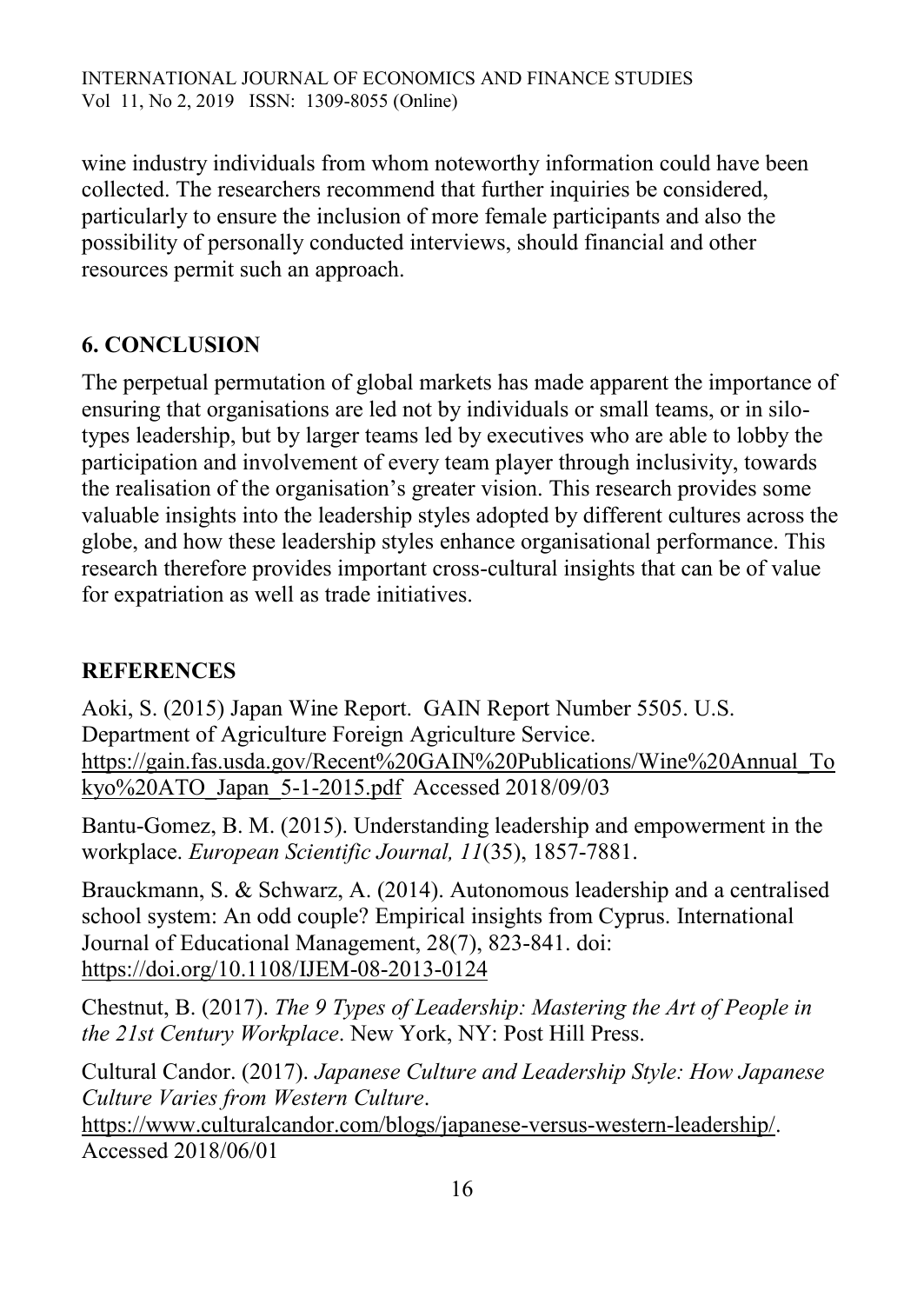DeWitt, P. M. (2017). *Collaborative Leadership: Six Influences That Matter Most*. Thousand Oaks, CA: SAGE Publications, Inc.

Fein, P. (2017). *The Dynamics of 8 Different Styles of Leadership*. [https://www.td.org/insights/the-dynamics-of-8-different-styles-of-leadership.](https://www.td.org/insights/the-dynamics-of-8-different-styles-of-leadership) Accessed 2018/06/04

Fletcher, M. (2018). *Empowering Leadership: How a Leadership Development Culture Builds Better Leaders Faster*. Nashville, Tennessee: Thomas Nelson.

Grape and Wine Industry Fact Sheet – 2015. Wines of Nova Scotia. Canadian Vintners Association

[http://www.canadianvintners.com/wp-content/uploads/2018/05/NS-Grape-and-](http://www.canadianvintners.com/wp-content/uploads/2018/05/NS-Grape-and-Wine-Industry-FACT-SHEET-2015.pdf)[Wine-Industry-FACT-SHEET-2015.pdf](http://www.canadianvintners.com/wp-content/uploads/2018/05/NS-Grape-and-Wine-Industry-FACT-SHEET-2015.pdf) . Accessed 2018/09/03

Herbst, Ph. G. (2012). *Alternatives to hierarchies: Volume 1 of International Series on the Quality of Working Life*, illustrated ed. Leiden, Netherlands: Springer.

Hsieh, J. Y. & Liou, K. T. (2016). Collaborative Leadership and Organizational Performance: Assessing the Structural Relation in a Public Service Agency. *Review of Public Personnel Administration, 38*(1), 83-109.

Japan Wine Market Report – 2014. EU – Japan Centre for Industrial Cooperation [https://www.eujapan.eu/sites/default/files/publications/docs/japanwinemarketrepo](https://www.eujapan.eu/sites/default/files/publications/docs/japanwinemarketrepor=t-2014.pdf) [r=t-2014.pdf](https://www.eujapan.eu/sites/default/files/publications/docs/japanwinemarketrepor=t-2014.pdf) Accessed 2018/09/03

Katr, S. (2018). Friendly Leadership in Modern Teamwork. Master's dissertation. Turku, Finland: Novia University of Applied Sciences.

Klein, K. J., Ziegert, J. C., Knight, A. P. & Xiao, Y. (2006). Dynamic Delegation: Shared, Hierarchical, and Deindividualized Leadership in Extreme Action Teams. *Administrative Science Quarterly, 51*(4), 590-621. doi: <http://dx.doi.org/10.2189/asqu.51.4.590>

Knights, J., Grant, D. & Young, G. (Eds.). (2018). *Leading Beyond the Ego: How to Become a Transpersonal Leader*. Abingdon, OX: Routledge.

Kouzes, J. M. & Posner, B. Z. (2016). *Learning Leadership: The Five Fundamentals of Becoming an Exemplary Leader*. San Francisco, CA: John Wiley & Sons.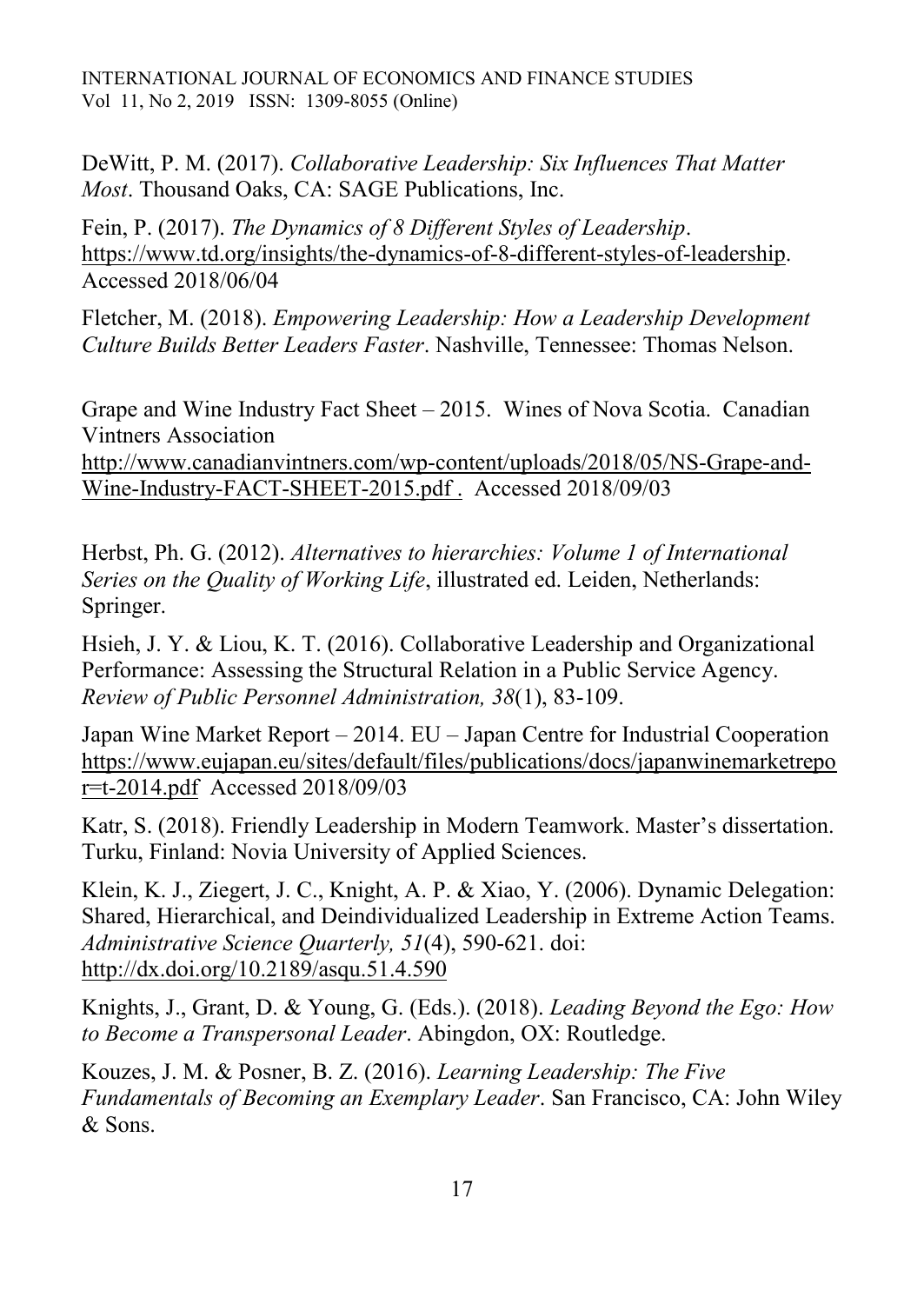LaMarco, N. (2018). *The Importance of Leadership in Business*. [http://smallbusiness.chron.com/importance-leadership-business-3117.html.](http://smallbusiness.chron.com/importance-leadership-business-3117.html) Accessed 2018/06/21

Lewis, R. D. (2016). 6 Leadership Styles Around the World to Build Effective Multinational Teams. [https://www.crossculture.com/6-leadership-styles-around](https://www.crossculture.com/6-leadership-styles-around-the-world-to-build-effective-multinational-teams/)[the-world-to-build-effective-multinational-teams/.](https://www.crossculture.com/6-leadership-styles-around-the-world-to-build-effective-multinational-teams/) Accessed 2018/06/09

Maiers, A. & Sandvold, A. (2018). *The Passion-Driven Classroom: A Framework for Teaching and Learning*, 2<sup>nd</sup> ed. New York, NY: Routledge.

Monroe, J. (2018). *Management Styles: Where Your Personal Style Falls on the Scale*. [http://www.humanresources.com/1441/management-styles-where-your](http://www.humanresources.com/1441/management-styles-where-your-personal-style-falls-on-the-scale/)[personal-style-falls-on-the-scale/.](http://www.humanresources.com/1441/management-styles-where-your-personal-style-falls-on-the-scale/) Accessed 2018/06/11

Muller, R. & Turner, J. R. (2017). *Project-Oriented Leadership: Advances in Project Management*. Abingdon, OX: Routledge.

Northouse, P. G. (Ed.). (2010). *Leadership Theory and Practice*, 5<sup>th</sup> ed. Thousand Oaks, CA: SAGE Publications, Inc.

Ramirez, R. I. S. (2017). Student Leadership Role for Environmental Protection. *Asia Pacific Journal of Multidisciplinary Research, 5*(2), 204-211.

Salib, E. R. (2014). A Model of Inclusion and Inclusive Leadership in the U.S. Doctoral thesis. New Brunswick, New Jersey: The State University of New Jersey.

Seth, R. (2016). *5 Leadership Lessons From Canadian Prime Minister Justin Trudeau*. [https://www.fastcompany.com/3061046/5-leadership-lessons-from](https://www.fastcompany.com/3061046/5-leadership-lessons-from-canadian-prime-minister-justin-trudeau)[canadian-prime-minister-justin-trudeau.](https://www.fastcompany.com/3061046/5-leadership-lessons-from-canadian-prime-minister-justin-trudeau) Accessed 2018/06/02

Silverthorne, S. (2017). 7 Effective Ways to Lead Teams. *Business Research for Business Leaders*. [https://hbswk.hbs.edu/item/7-effective-ways-to-lead-teams.](https://hbswk.hbs.edu/item/7-effective-ways-to-lead-teams) Accessed 2018/06/11

Sims, R. R. & Quatro, S. A. (Eds.). (2015). *Leadership: Succeeding in the Private, Public, and Not-for-profit Sectors: Succeeding in the Private, Public, and Not-for-profit Sectors*. Abingdon, OX: Routledge.

The CEO Institute. (2018). *Business Leadership - Is It Important?* [http://www.ceoinstitute.com/leadership-training/the-importance-of-business](http://www.ceoinstitute.com/leadership-training/the-importance-of-business-leadership/)[leadership/.](http://www.ceoinstitute.com/leadership-training/the-importance-of-business-leadership/) Accessed 2018/06/16